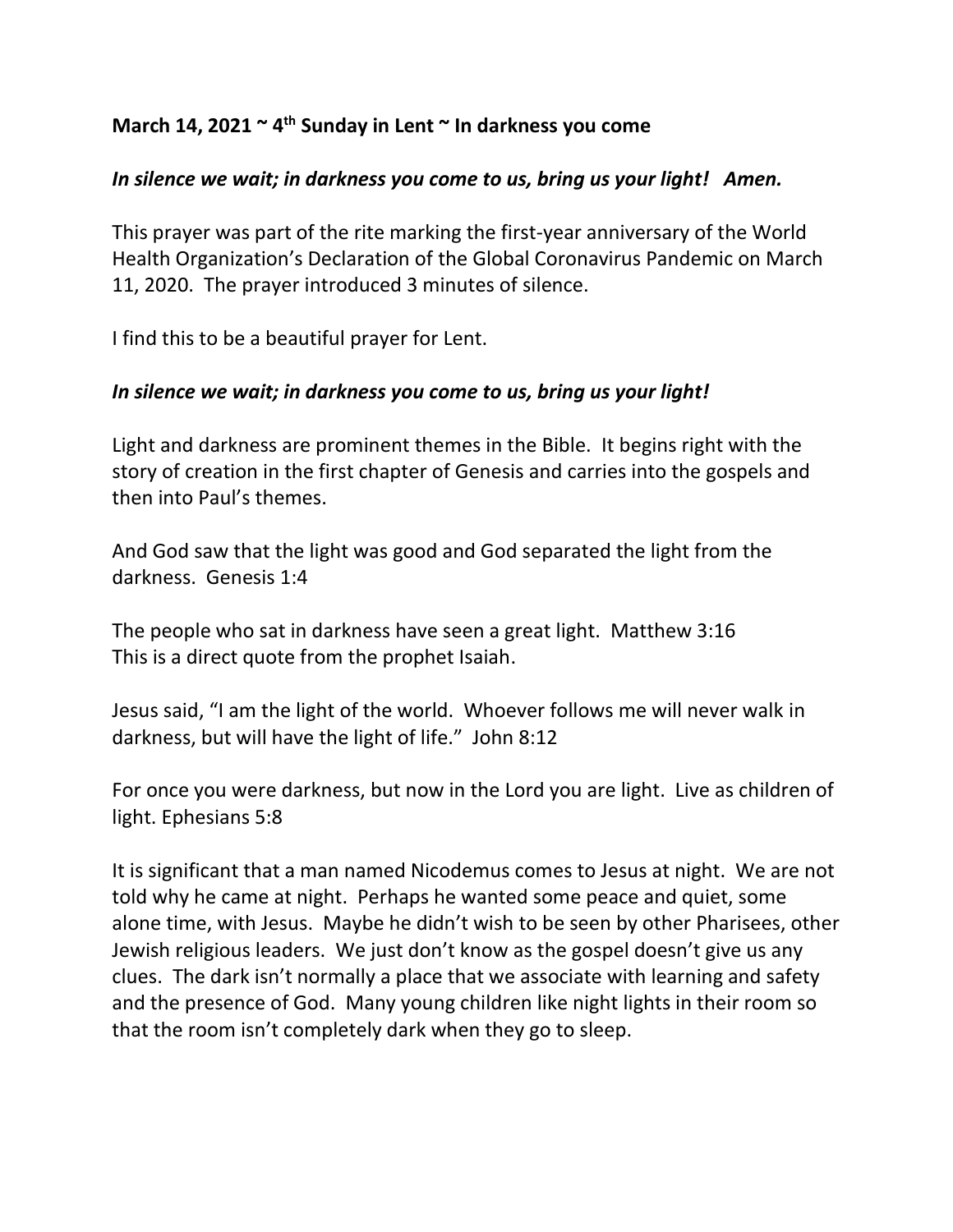Here's what we do know from the gospel narrative. We do know that Nicodemus is profoundly interested in Jesus' message. He has respect for Jesus and calls him Rabbi and Teacher. We also know that he believes that Jesus comes from God ("no one can do these signs that you do apart from the presence of God.' John 3:2). Nicodemus thinks in a rational and literal way and does not understand the nuances when Jesus tells him that he must "be born from above." Jesus' teachings about the Holy Spirit are an eye-opener for Nicodemus.

Our gospel passage for this morning from John 3:14-21 is part of that late-night conversation between Jesus and Nicodemus. Jesus compares the healing power of the bronze snake on a pole which healed the Hebrews from poisonous snake bites when they were wandering in the wilderness with Moses to what will happen to Jesus, that he will be lifted up. We know that this will happen on the cross.

Then Jesus says the verse that was the first verse that I memorized, as a child, from the Bible. "For God so loved the world that he gave his only Son, so that everyone who believes in him may not perish but may have eternal life." John 3:16

Jesus invites Nicodemus to believe that he can save the world. And then Jesus draws out the themes of light and darkness.

The light has come into the world and people loved darkness rather than light because their deeds were evil. John 3:20

Jesus goes on to explain that evil people hate the light (yes, Jesus uses the word hate) and do not wish to come into the light as the light exposes their evil deeds. When we willingly come into the light, out of faith, it "may be clearly seen that their deeds have been done in God." John 23:21

Isn't that true? I like to vacuum when the sun is shining directly on my hardwood floors. Then I can see all the dust. I was shocked the other day when the sun shone directly on my bathroom mirror to see all the streaks from my window cleaner. The light points out what we cannot see in the dark. When we become children of light, our awareness of our shortcomings increases and we are blessed with a desire to do good deeds in the name of God.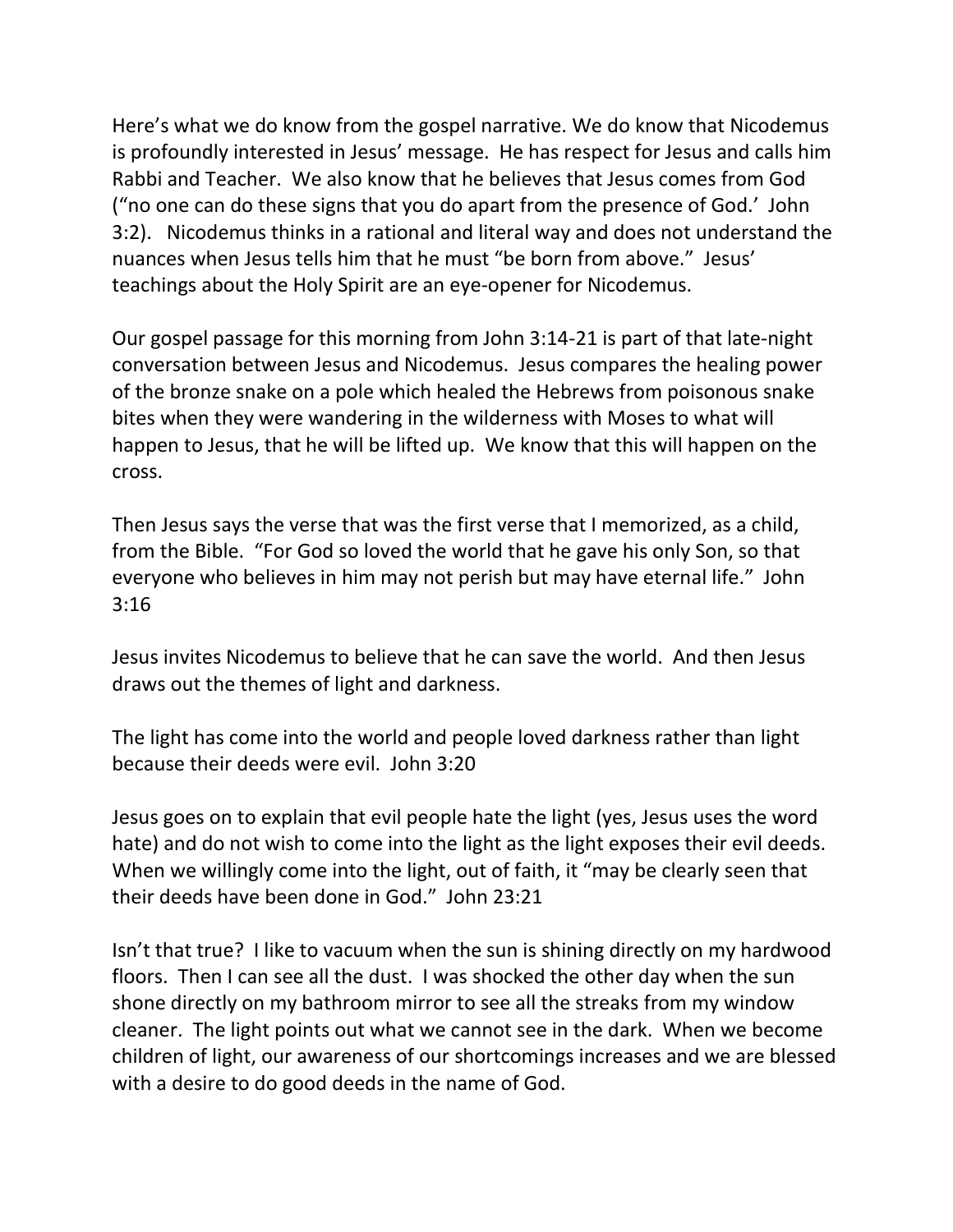However, let us not discount the teaching power of the dark. Just like Nicodemus, we often learn in the dark and the dark has much to teach us. One of the great Christian mystics of the 1500's, John of the Cross, wrote about the dark night of the soul. It is a time when we feel lost and alone and dealing with the many challenges of life. It is a spiritual crisis as we journey towards the light of God. We don't appreciate the light until we have been willing to sit and listen and learn in the dark.

The night time dialogue between Jesus and Nicodemus ends abruptly at this point. No small talk. No follow-up comments about the next time. Nicodemus is left with the images of light and darkness in his heart and in his mind.

What happens to Nicodemus? Does he turn to the light? Here is what we know from the Bible.

Nicodemus becomes a believer. The Bible calls him "one of them" (John 7:50). He defends Jesus from arrest by the temple priest. Nicodemus uses the law and precedent to make his point, "our law does not judge people without first giving them a hearing to find out what they are doing, does it?" (John 7:51). The religious leaders respond by scoffing at him. This must have been hurtful to Nicodemus, to have his peers make fun of him. They get snippy and reply to him that he must be from Galilee, where Jesus is from. The ultimate put-down.

Does this ostracization silence Nicodemus? Absolutely not. He learned in the dark. He has come into the light and stays there. We learn one final fact about this man. He was there when Jesus was taken down from the cross. He brought with him 100 lbs of spices, myrrh and aloes, with which to anoint the body. His companion was Joseph of Arimathea who was a secret Christian. This contrast with Nicodemus implies that Nicodemus was public in his beliefs. That would have taken tremendous courage. Nicodemus helped Joseph of Arimathea put the wrapped body of Jesus into Joseph's new tomb in the garden.

Do we know anything else about this man who had turned to the light? Not really. Some ancient sources say that he was banished from Jerusalem and died in poverty.